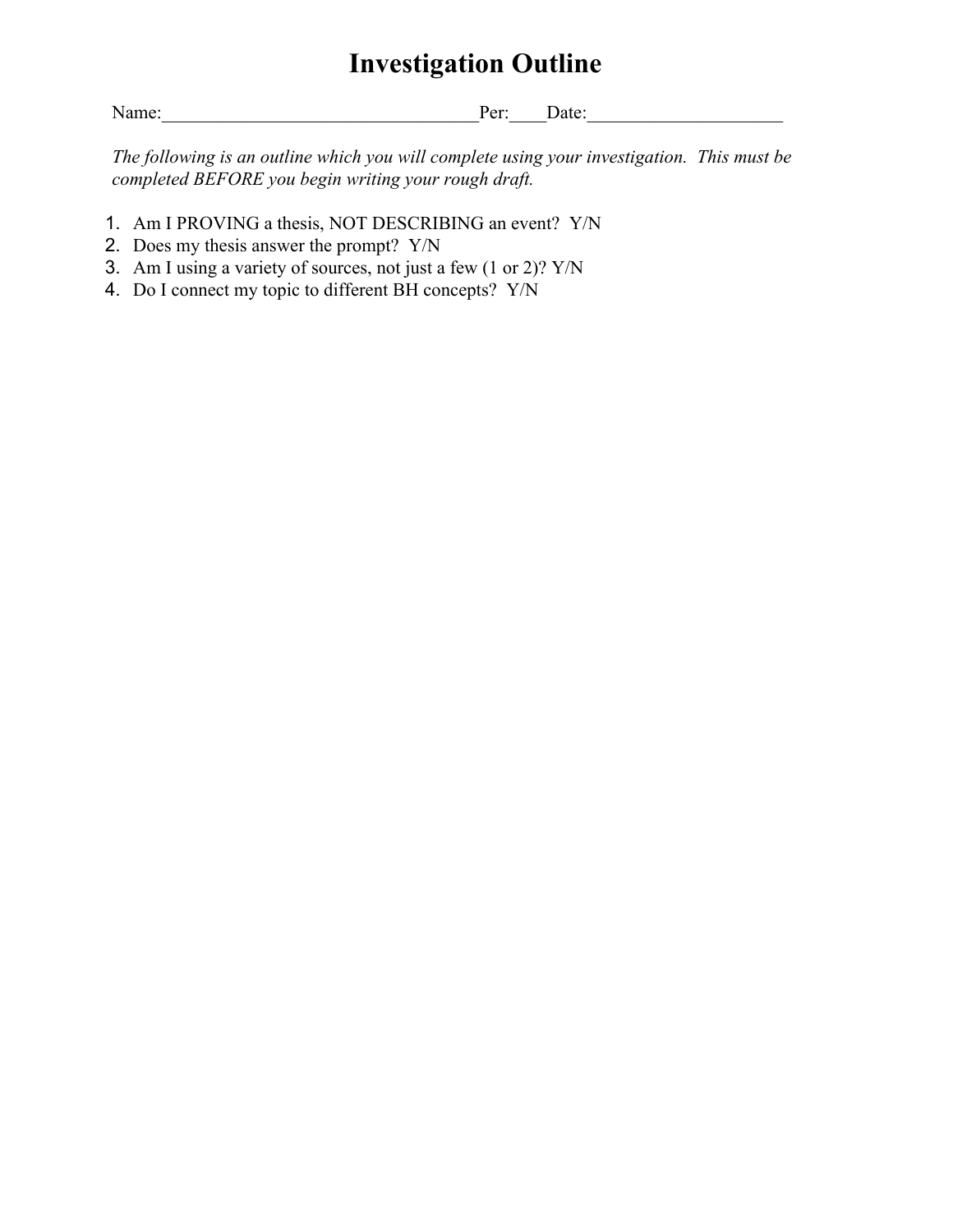## **I. Introduction and Thesis**

The introduction should act as a preview for the paragraphs that follow but also give the reader the main idea of the paper. The introduction should also interest the reader; after reading this they should want to carry on reading!

Background (or how I'm going to introduce the main topic of the paper--what information do people need to know before they begin reading your argument?):

Thesis (this should answer the prompt, stating WHEN people change their minds, incorporating the specific claim testers you think people use before they change their minds (it can be ALL of them or SOME of them...what do you think?)).: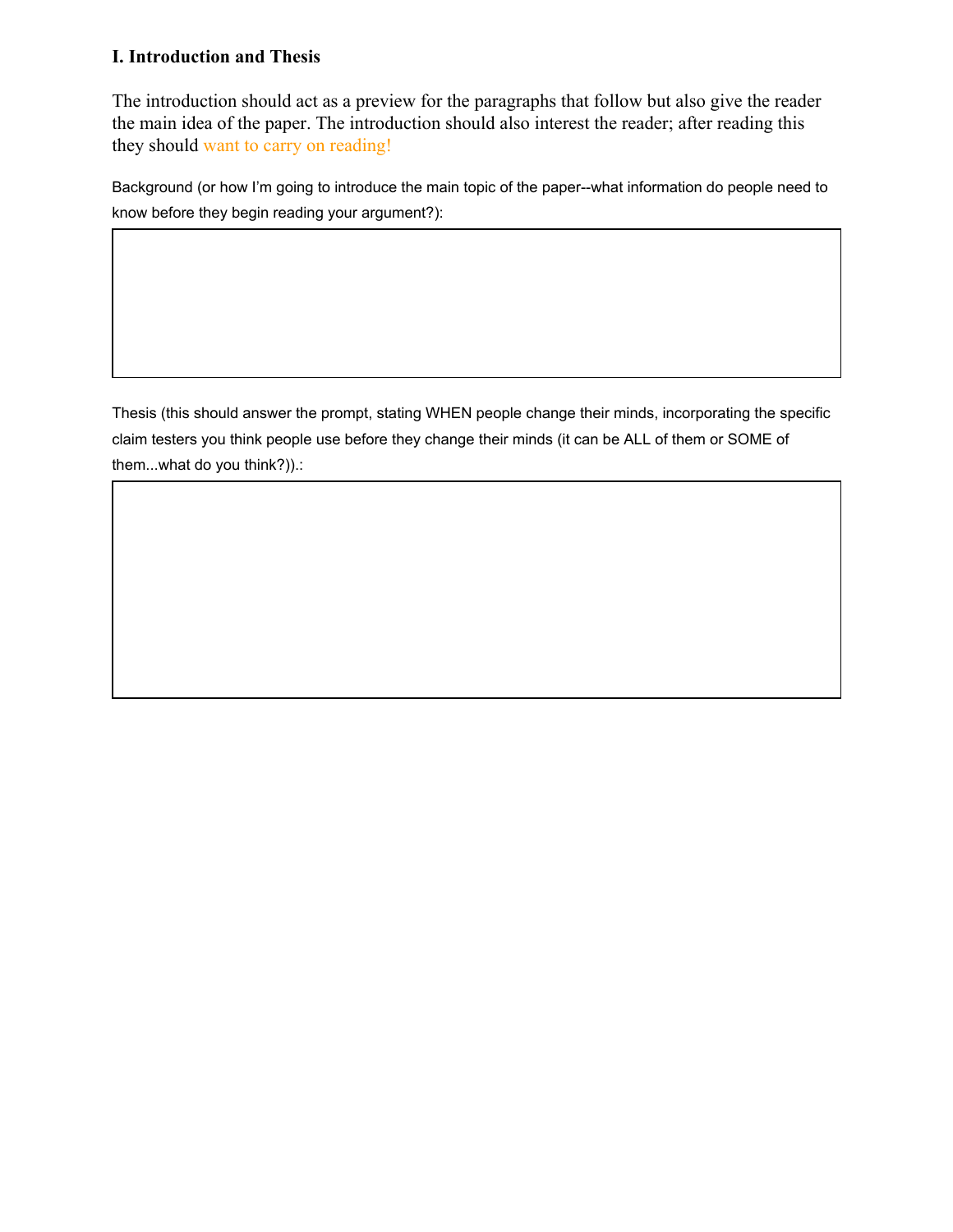| #1: Topic sentence:      |                                        |
|--------------------------|----------------------------------------|
|                          |                                        |
|                          |                                        |
| #2: first CD: source     | #4: CM                                 |
| (For example)            | (Analysis: from your brain)            |
| (In addition)            | (this shows that)<br>(This means that) |
|                          |                                        |
|                          |                                        |
| #3: Second CD (source)   |                                        |
|                          |                                        |
|                          |                                        |
|                          |                                        |
| #5: Third CD: (source)   | #7: CM                                 |
|                          | (Analysis: from your brain)            |
|                          |                                        |
|                          |                                        |
| #6: Fourth CD (source)   |                                        |
|                          |                                        |
|                          |                                        |
|                          |                                        |
| #8: concluding sentence: |                                        |
| (As a result)            |                                        |
|                          |                                        |
|                          |                                        |
|                          |                                        |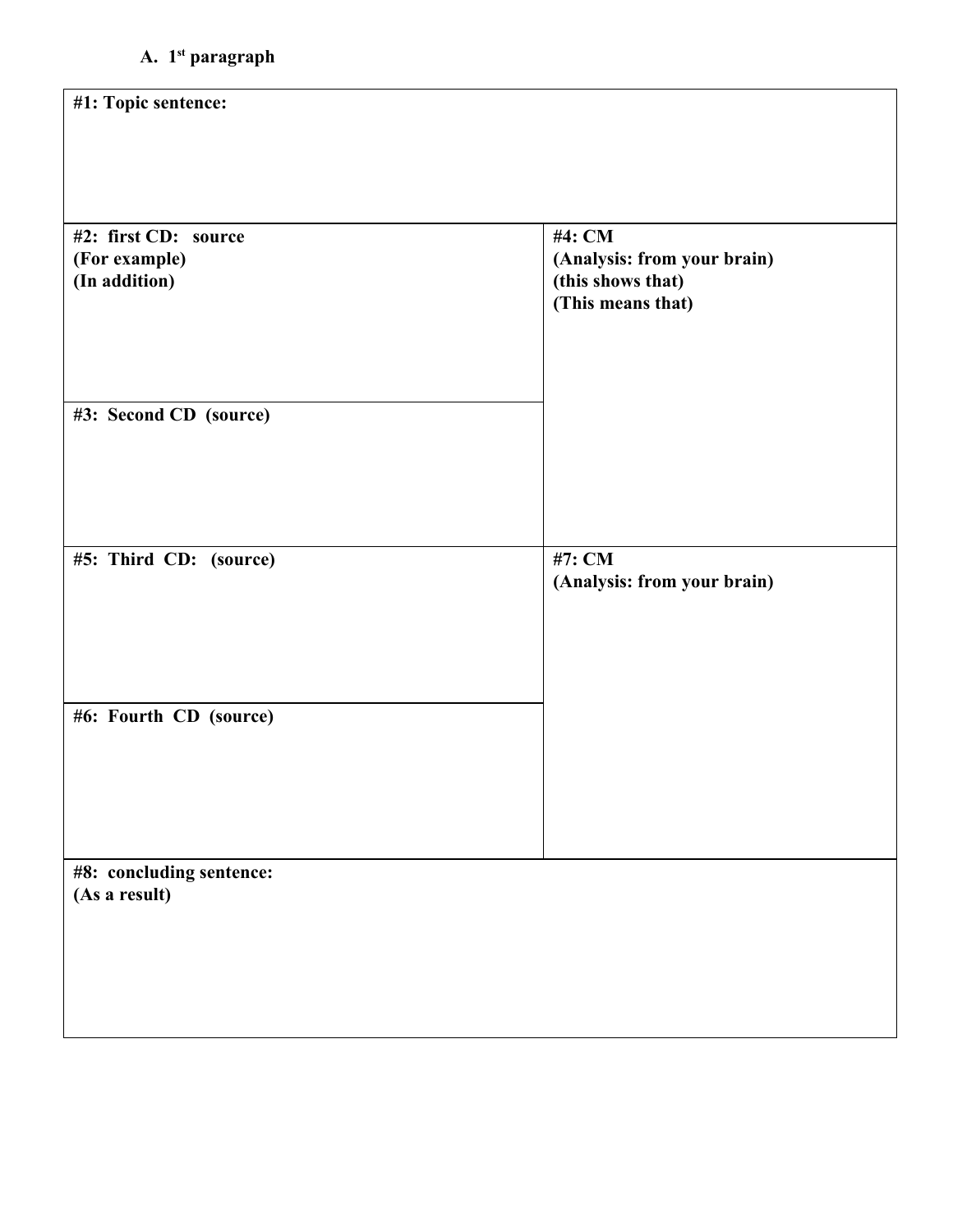## **B. 2ndparagraph**

| #1: Topic sentence:                                    |                                                                                 |
|--------------------------------------------------------|---------------------------------------------------------------------------------|
| #2: first CD: source<br>(For example)<br>(In addition) | #4: CM<br>(Analysis: from your brain)<br>(this shows that)<br>(This means that) |
| #3: Second CD (source)                                 |                                                                                 |
| #5: Third CD: (source)                                 | #7: CM<br>(Analysis: from your brain)                                           |
| #6: Fourth CD (source)                                 |                                                                                 |
| #8: concluding sentence:<br>(As a result)              |                                                                                 |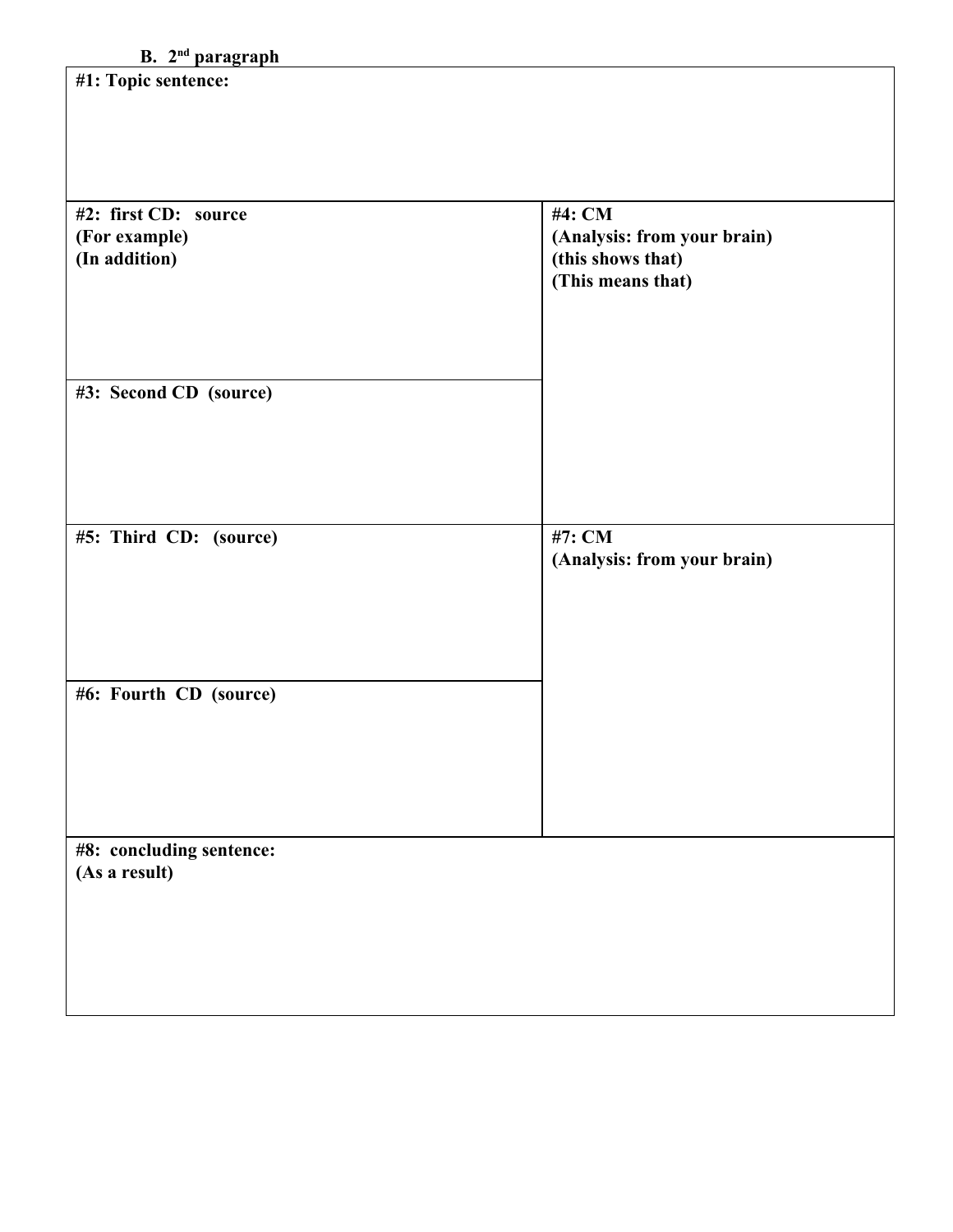| #1: Topic sentence:                       |                                        |
|-------------------------------------------|----------------------------------------|
|                                           |                                        |
|                                           |                                        |
| #2: first CD: source<br>(For example)     | #4: CM<br>(Analysis: from your brain)  |
| (In addition)                             | (this shows that)<br>(This means that) |
|                                           |                                        |
|                                           |                                        |
| #3: Second CD (source)                    |                                        |
|                                           |                                        |
|                                           |                                        |
|                                           | #7: CM                                 |
| #5: Third CD: (source)                    | (Analysis: from your brain)            |
|                                           |                                        |
|                                           |                                        |
| #6: Fourth CD (source)                    |                                        |
|                                           |                                        |
|                                           |                                        |
|                                           |                                        |
| #8: concluding sentence:<br>(As a result) |                                        |
|                                           |                                        |
|                                           |                                        |
|                                           |                                        |
|                                           |                                        |